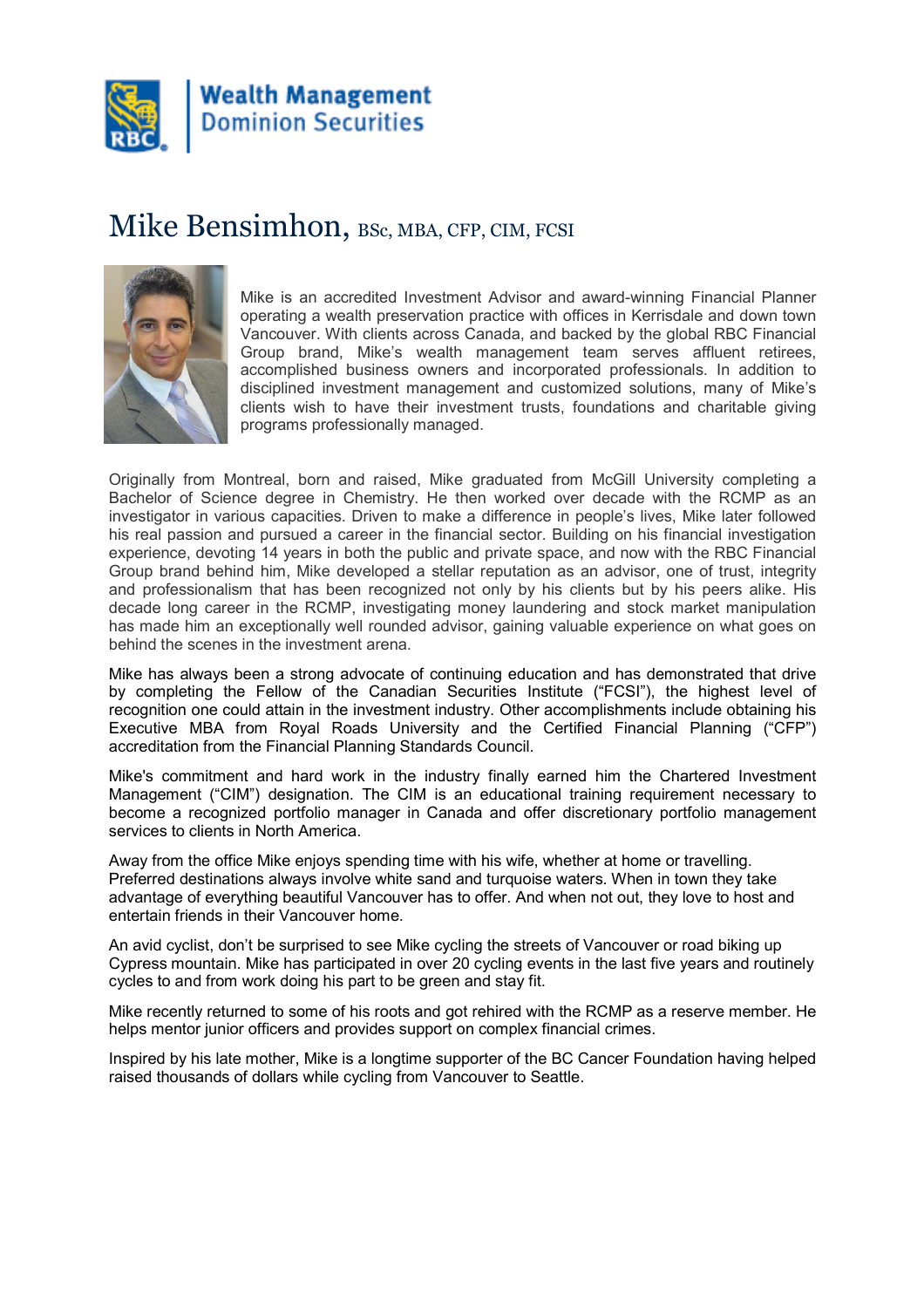

# Wealth Management Discipline

The concept of Wealth Management varies from firm to firm and depends on the firm's size of assets under management, the experience and caliber of professionals supporting your advisor, and the actual number of wealth management support professionals behind the scenes.

RBC Financial Group has over 300 dedicated wealth management professionals offering such support. They are there to offer you piece of mind while carefully implementing strategies that will help you grow, preserve, and transfer your hard earned wealth to your loved ones.

To do so constructively, your Wealth Management team needs to strategically manage risk, income, assets and investments in a manner that is suitable for you and that adapts to your changing life events; both planned or unforeseen.

Managing Risk means having a process to minimize your tax exposure to maximize your gains. It means organizing your estate using trusts or insurance vehicles. It means rebalancing your portfolio regularly. It also means implementing tailored and timely tax loss harvesting techniques executed by our overlay team.

Managing Income means having a plan that ensures you receive an ongoing stream of income that you won't outlive and that can grow at a reasonable rate without taking unnecessary risks. Strong and stable dividend yielding stocks would form part of that strategy and would contribute to that income generation and growth. And on a regular basis dividend yielding stocks identified as potentially not meeting expectation would be replaced with those with more favorable forward looking metrics.

Managing Assets means having a process in determining how much and which asset classes your portfolio should be over or under weighted in. Sound asset allocation rules, properly diversified portfolios, and recommendations from the many RBC Financial Group teams of research experts and analysts are sought out.

Managing Investments to ensure the best possible outcome means having access to the best pension style/institutional investment managers, each of which focuses on one specific asset in your portfolio. If your portfolio contains US, Canadian and Global equities along with some bond component, you will have the advantage of having four separate institutions actively managing your investments while generating a single consolidated statement. All the while Mike, and the RBC Financial Group of experts maintains ongoing due diligence to ensure the intuitions we select meet their mandate.

## National & Global Team of Experts

Mike Bensimhon is supported by a team of highly qualified experts specializing in niche areas of Wealth Management. They include will and estate consultants, certified financial planners and insurance specialists all of whom together offer fully integrated financial strategies customized to your specific circumstances.

Mike also has an extensive team of national and global experts that work behind the scenes for all his clients. They include Fixed-Income Specialists, Research Analysts, Investment Strategists, Over Lay Trading Teams and due diligence specialists. Each expert plays a key role in the overall success of the wealth management plan.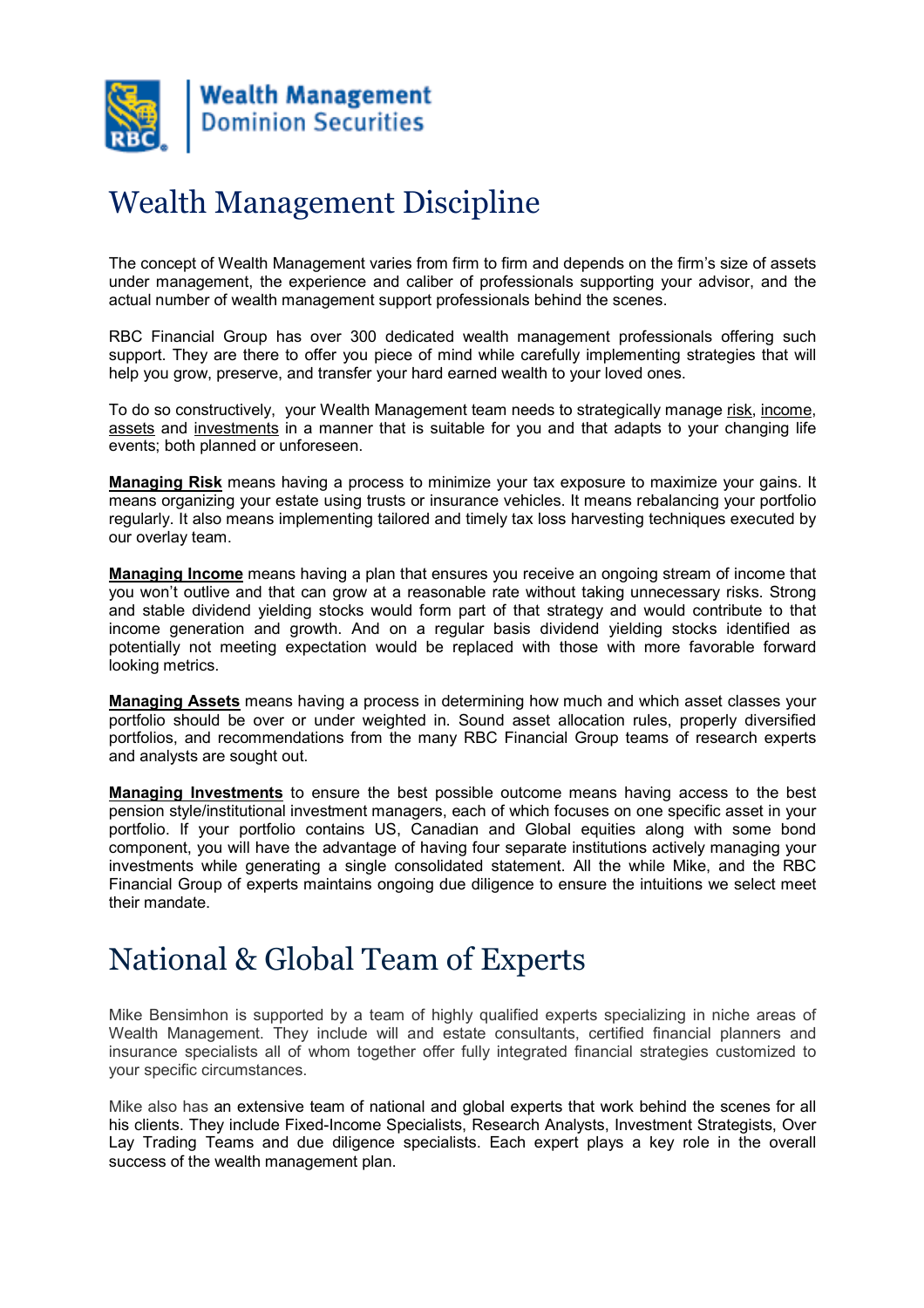

# Local Team of Experts

Please meet Mike's local team of experts dedicated to supporting your wealth management goals.



### Jessica Ruan, BComm

Associate

Jessica is an integral part of Mike's wealth management and investment management team. Her responsibilities are numerous and include executing both portfolio management trades and changes in mandates. She also handles client service requests, initiates and accepts transfers, and fulfills all documentation requests. Jessica is exceptionally responsive to client inquires and aims to exceed the expectation of all those she serves.



## Matthew Leggett, CFP, CLU, RHU

Estate Planning Specialist

Matthew helps to create, preserve and transfer wealth by incorporating insurance solutions into a comprehensive financial plan. His relationship with top-ranked Canadian insurance companies is a tremendous asset when working to secure and protect your wealth.

Specializing in estate planning, Matthew provides customized solutions to address concerns such excess taxation, estate preservation and business succession which are concerns commonly faced by our firm's clientele.

Matthew began his career in the financial services industry in 1995 and is an expert in his field. He holds a degree in Political Science, is an accredited Certified Financial Planner (CFP), Certified Health Insurance Specialist (CHS) and Chartered Life Underwriter (CLU). He also maintains memberships with the Financial Advisors Association of Canada (Advocis), the Financial Planning Standards Council (FPSC) and the Society for Trust and Estate Practitioners (STEP).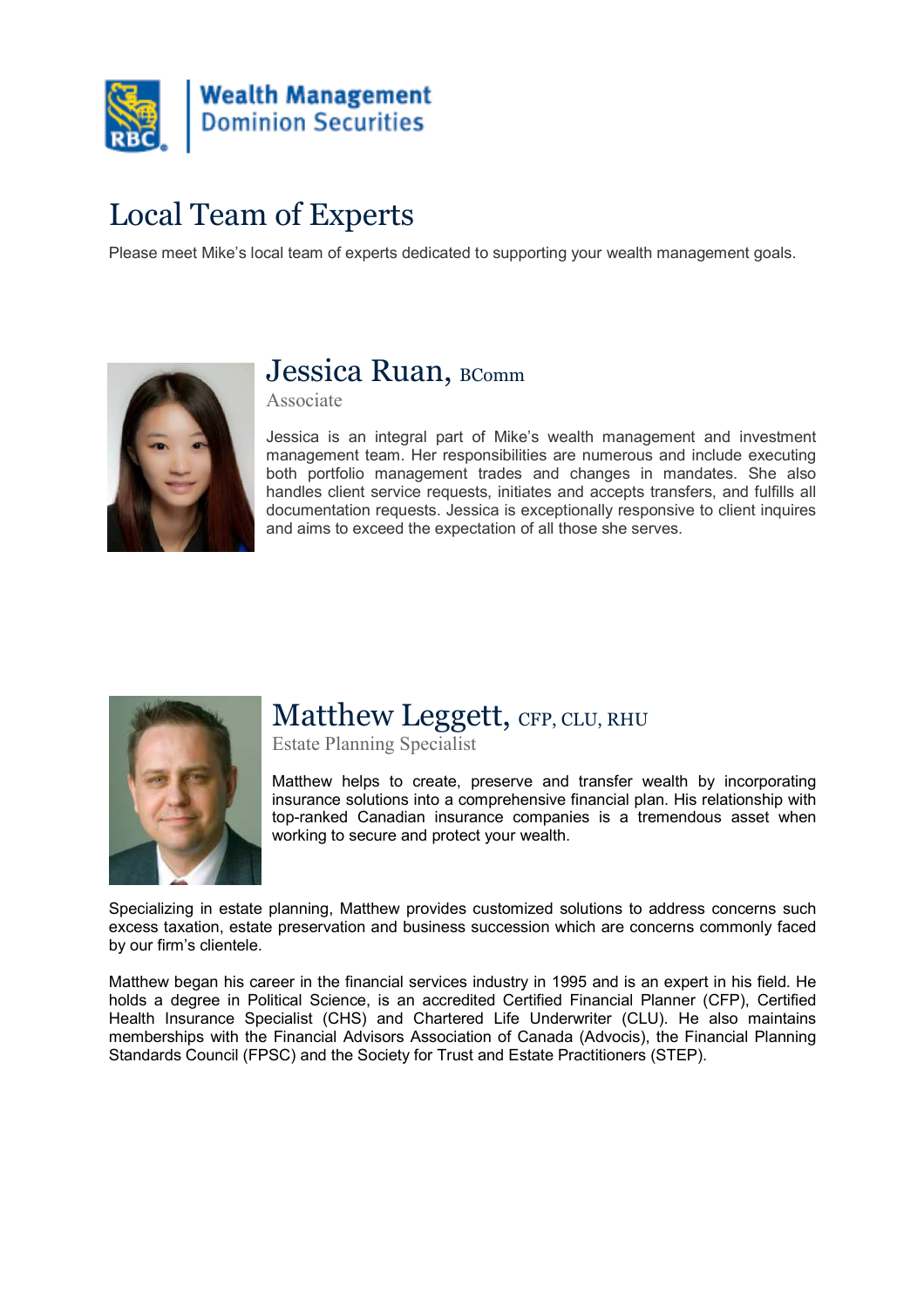



#### Anna-Marie Lyons, MBA, CFP, FCSI, FDS

Financial Planning Consultant

Anna-Marie has been an advisor to high net worth clients since 1991. As a Financial Planning Consultant her advice has proven to be invaluable saving clients thousands of dollars by effective planning.

She is an MBA graduate from the Ivey School of Business in London, Ontario, a Certified Financial Planner, a Fellow of the Canadian Securities Institute and a Financial Divorce Specialist.

Anne-Marie is also proud to be an advocate for improved financial literacy where she supports various educational efforts by offering her financial planning expertise.



### Charissa Tehrani, CA

Financial Planning Specialist

Coming from one of the major global accounting firms, Charissa brings a broad range of experience. In her previous role, she spent many years working with private companies, individuals, trusts, and partnerships. Her work included tax minimization through appropriate tax planning (corporate and personal) and business restructuring.

In addition to this, she consulted for a national human capital firm, providing financial planning services for individuals transitioning out of the workplace. Charissa is a Chartered Accountant (CA). She completed her Bachelor of Commerce at the University of British Columbia and has done all three levels of the Canadian Institute of Chartered Accountants' In-Depth Tax Course.

As a Financial Planning Specialist, Charissa's role is to work with and support Mike's clients in preparing and presenting specialized Compass Financial Plan and to identify and assess any related financial and tax planning concerns you might have.